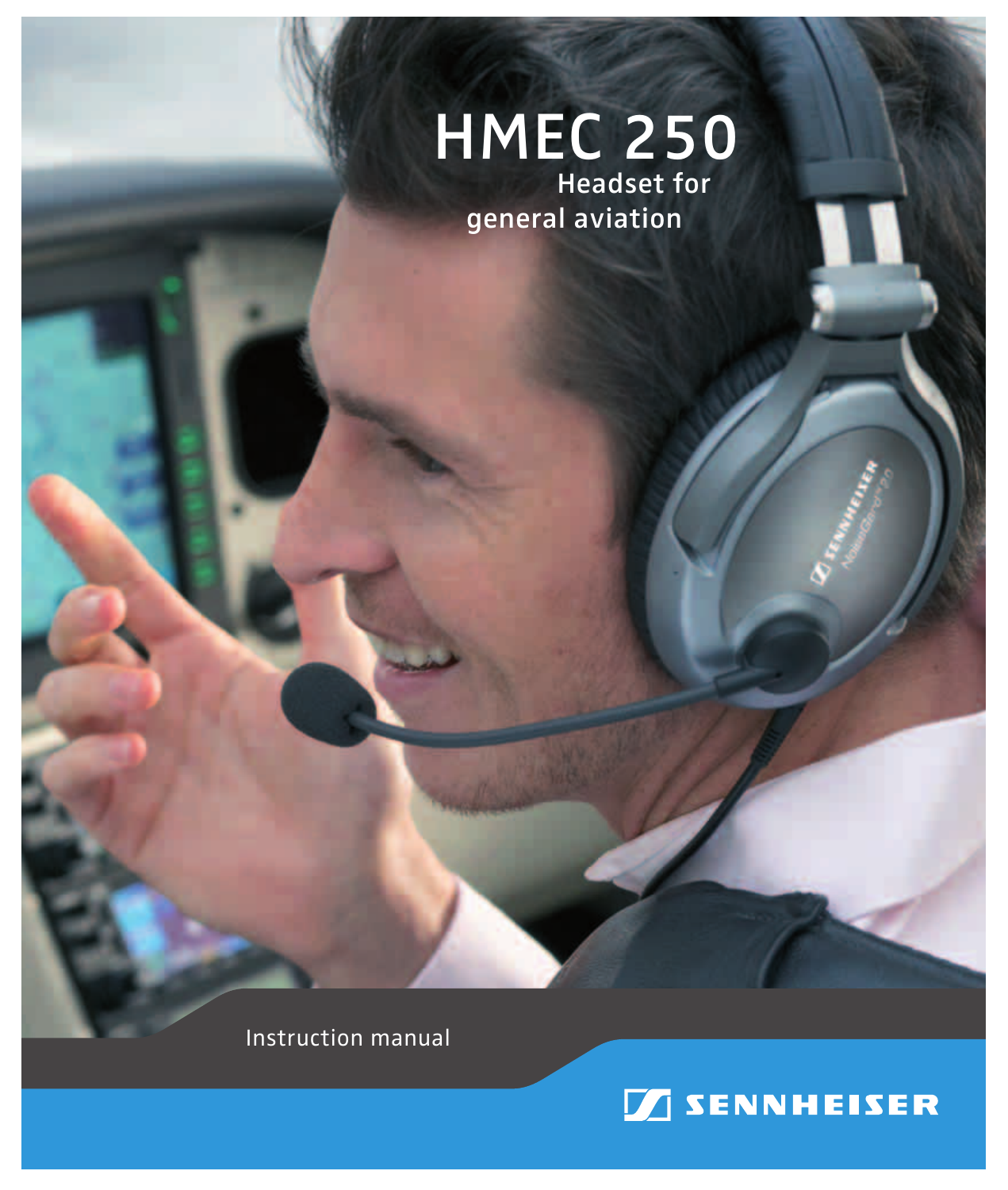### **Contents**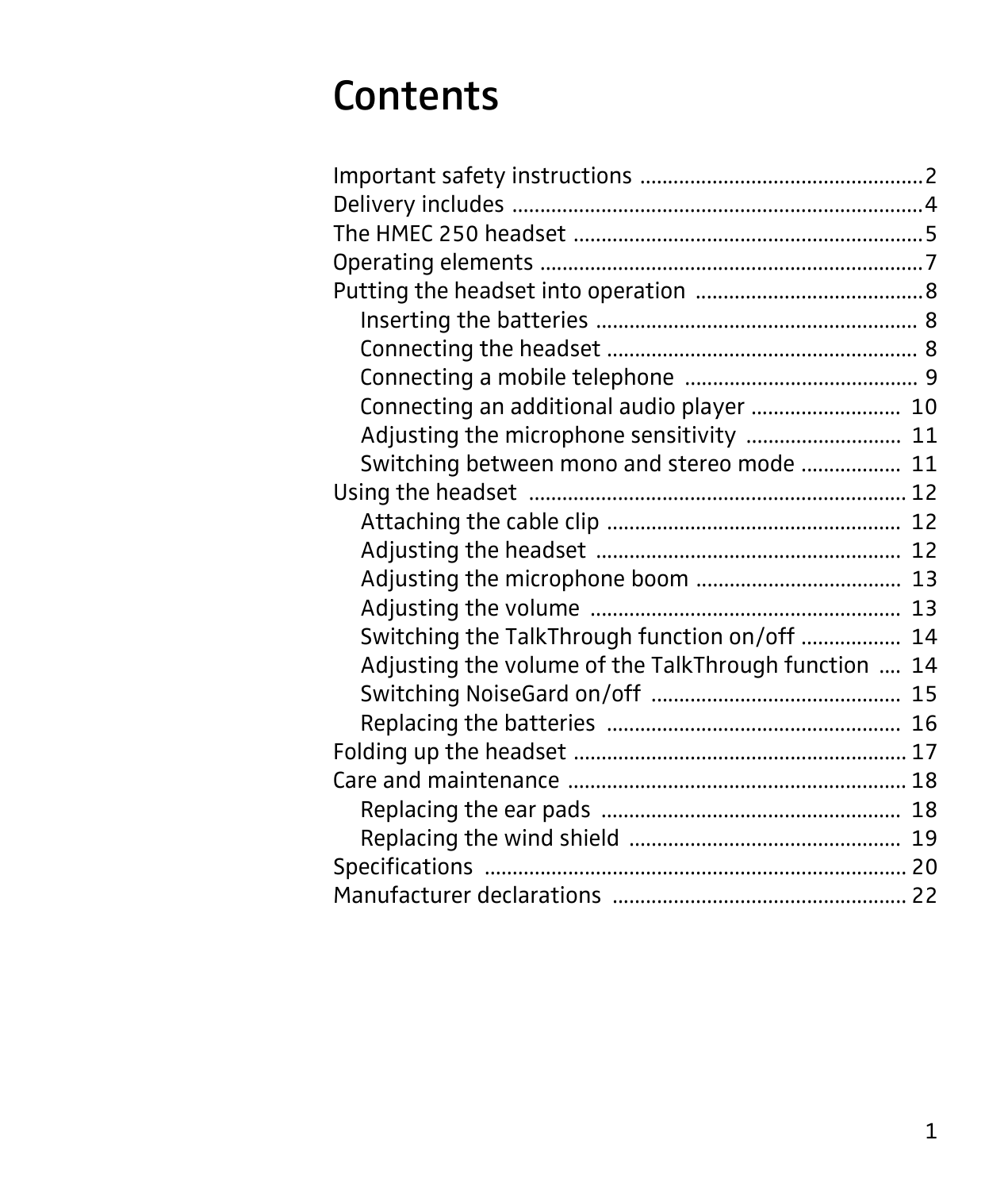### <span id="page-2-0"></span>Important safety instructions

- Please read this instruction manual carefully and completely before using the headset.
- Make these this instruction manual easily accessible to all users at all times. Always include this instruction manual when passing the headset on to third parties.
- During flight operation, do not use the headset for telephone calls.
- With the NoiseGard active noise compensation switched on, typical aircraft sounds (for example, those from engines, propellers, warning alarms, etc.) may sound different to you. Before operating any aircraft, make sure that, with NoiseGard switched on, you can hear and recognize these sounds. Set the volume to safe levels that do not interfere with your ability to hear critical sounds, especially warning alarms and sounds resulting from malfunction.
- The headset is capable of producing sound pressure levels exceeding 85 dB(A). In many countries 85 dB(A) is the maximum legally permissible level for continuous noise exposure during the working day. Exposure to sounds of higher volume levels or for longer durations can permanently damage your hearing.
- Never repair or attempt to repair a defective headset yourself. Contact your Sennheiser partner or the Sennheiser Service Department.
- Only replace those parts of the headset whose replacement is described in this instruction manual. All other parts of the headset must be replaced by your Sennheiser partner.
- Protect the headset from wetness. Use only a slightly damp cloth to clean the headset. For information on how to clean the headset, contact your Sennheiser partner.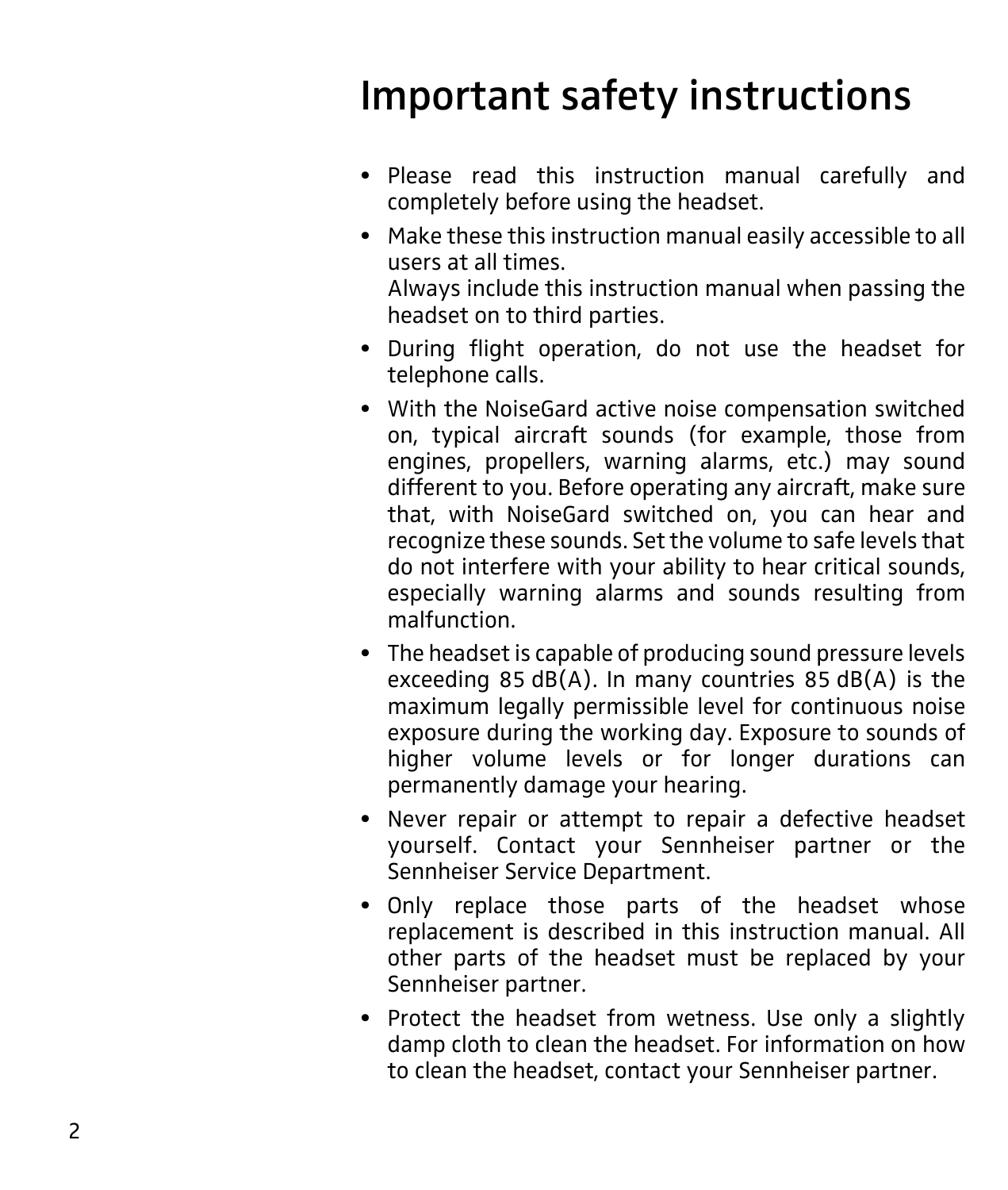### Safety instructions for batteries

If abused or misused, batteries may leak and, in extreme cases, may even present an explosion and fire hazard. Sennheiser does not accept any liability for damage arising from abuse or misuse.



different types or brands.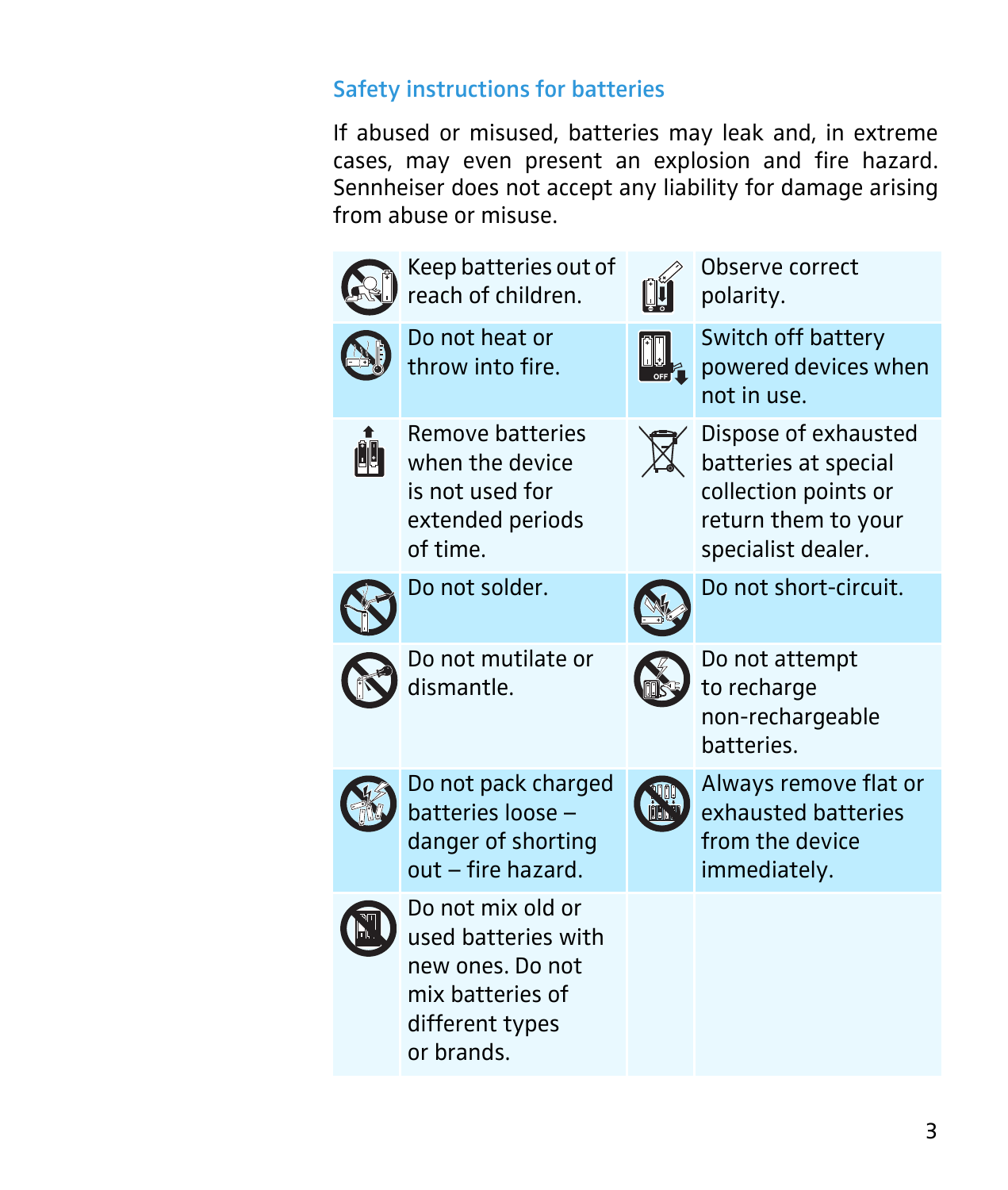#### Intended use of the headset

Intended use includes:

- having read this instruction manual, especially the chapter "Important safety instructions" on page 2,
- using the headset within the operating conditions and limitations described in this instruction manual.

"Improper use" means using the headset other than as described in this instruction manual, or under operating conditions which differ from those described herein.

### <span id="page-4-0"></span>Delivery includes

Delivery of the HMEC 250 headset includes:

- 1 HMEC 250 headset
- 1 soft case
- 1 HZC 08 cable clip
- 2 Wind and pop shields for MZW 46
- 1 audio-in cable for mobile telephones, length 0.6 m, with two 2.5 mm jack plugs
- 1 audio-in cable for additional audio players, length 0.6 m, with two 3.5 mm jack plugs
- 2 AAA size batteries
- 1 instruction manual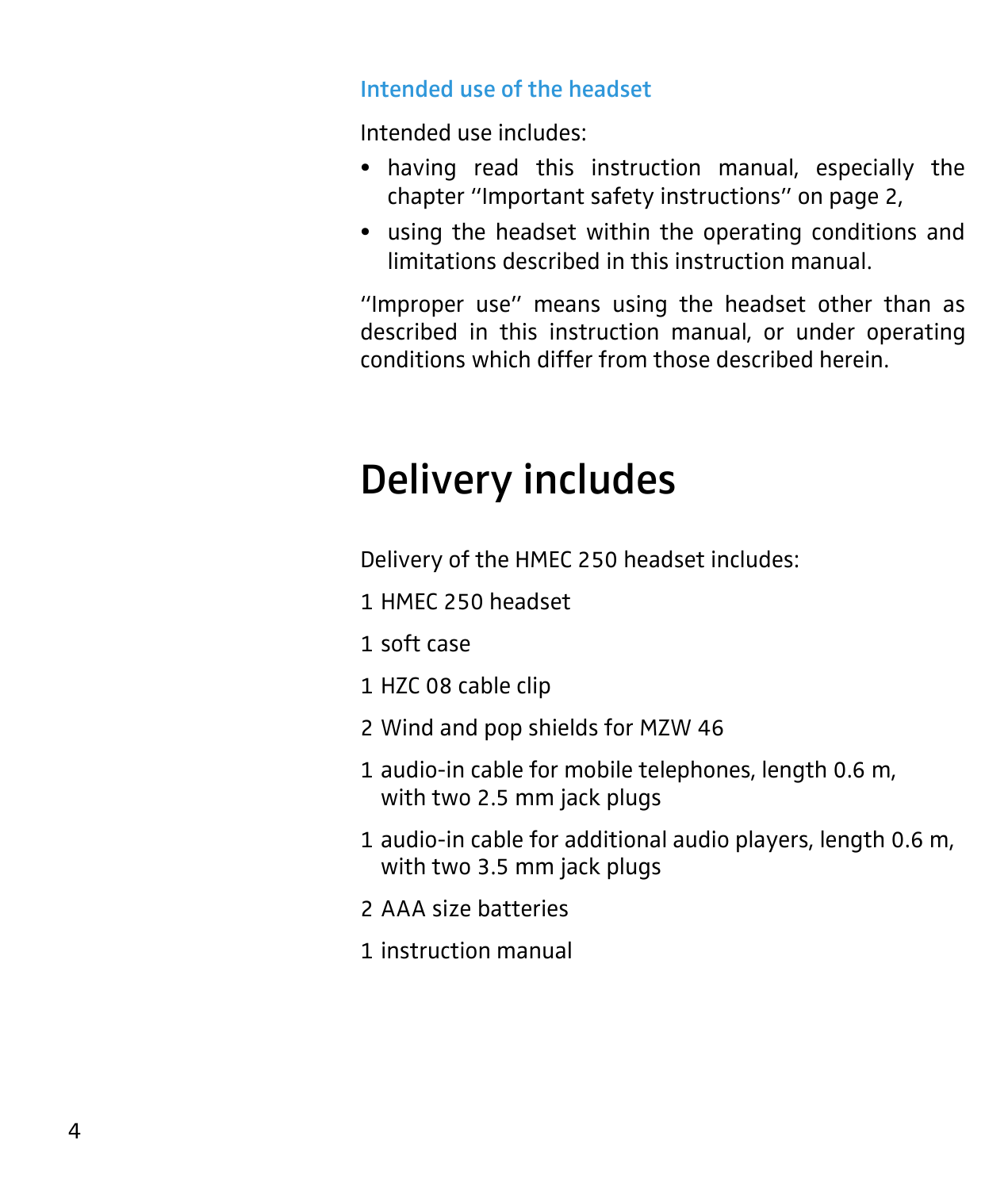### <span id="page-5-0"></span>The HMEC 250 headset

The HMEC 250 headset with NoiseGard 2.0 active noise compensation features closed, dynamic, circumaural stereo headphones. The HMEC 250 is a headset for general aviation use.

#### NoiseGard 2.0TM

The NoiseGard 2.0 active noise compensation system is based on the principle of cancelling out sound using "antisound" (phase-inverted sound). Tiny microphones pick up low-frequency ambient noise (up to 1 kHz) near the ear. The NoiseGard 2.0 electronics use this noise to generate a sound wave which is the exact opposite (i.e.: at the same level but polarity reversed  $-180^\circ$  out-of-phase), the result is that the polarity reversed signal cancels most of the outside noise.

#### Fail safe operation

When the batteries are completely discharged, NoiseGard automatically switches off. RT traffic (e.g. ATC) and intercom will still be heard through the headphones.

#### Peak level protection

The peak level protection safeguards your ears from volume peaks above 110 dB.

#### TalkThrough function (TT)

The TalkThrough function allows you to communicate with the people around you while wearing the headset. The NoiseGard active noise compensation and the peak level protection remain unaffected by the TalkThrough function and help to protect your hearing.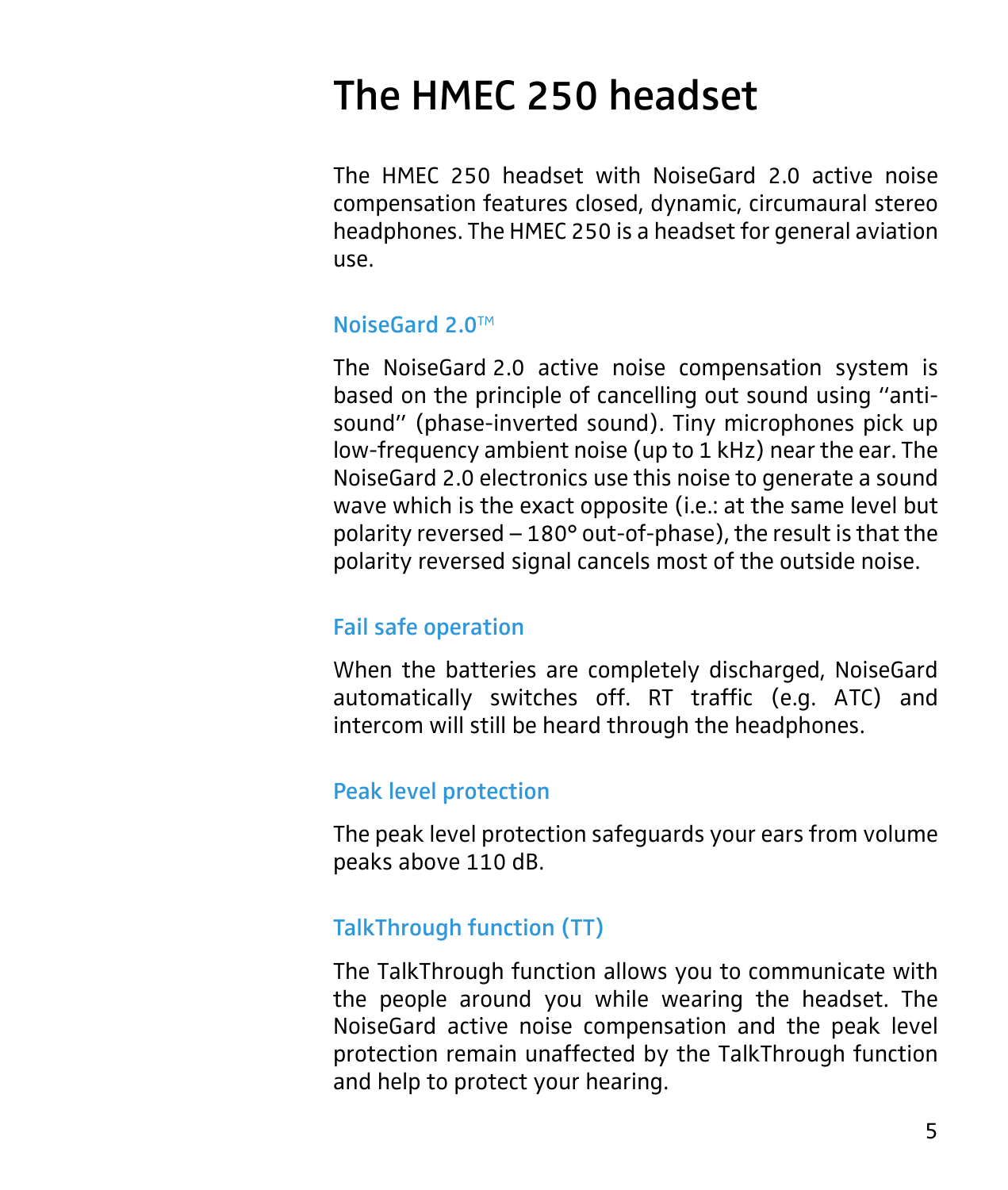### Additional features

- Outstanding transmission quality for clear communications
- U Good passive attenuation of ambient noise
- Foldable design for space-saving storage and transportation
- Noise-compensating boom microphone ensures excellent speech transmission
- Flexible microphone boom
- Separate left and right channel volume control
- Excellent comfort resulting from soft ear pads and headband padding
- Audio-input facility for external audio sources, such as mobile phones, MP3 players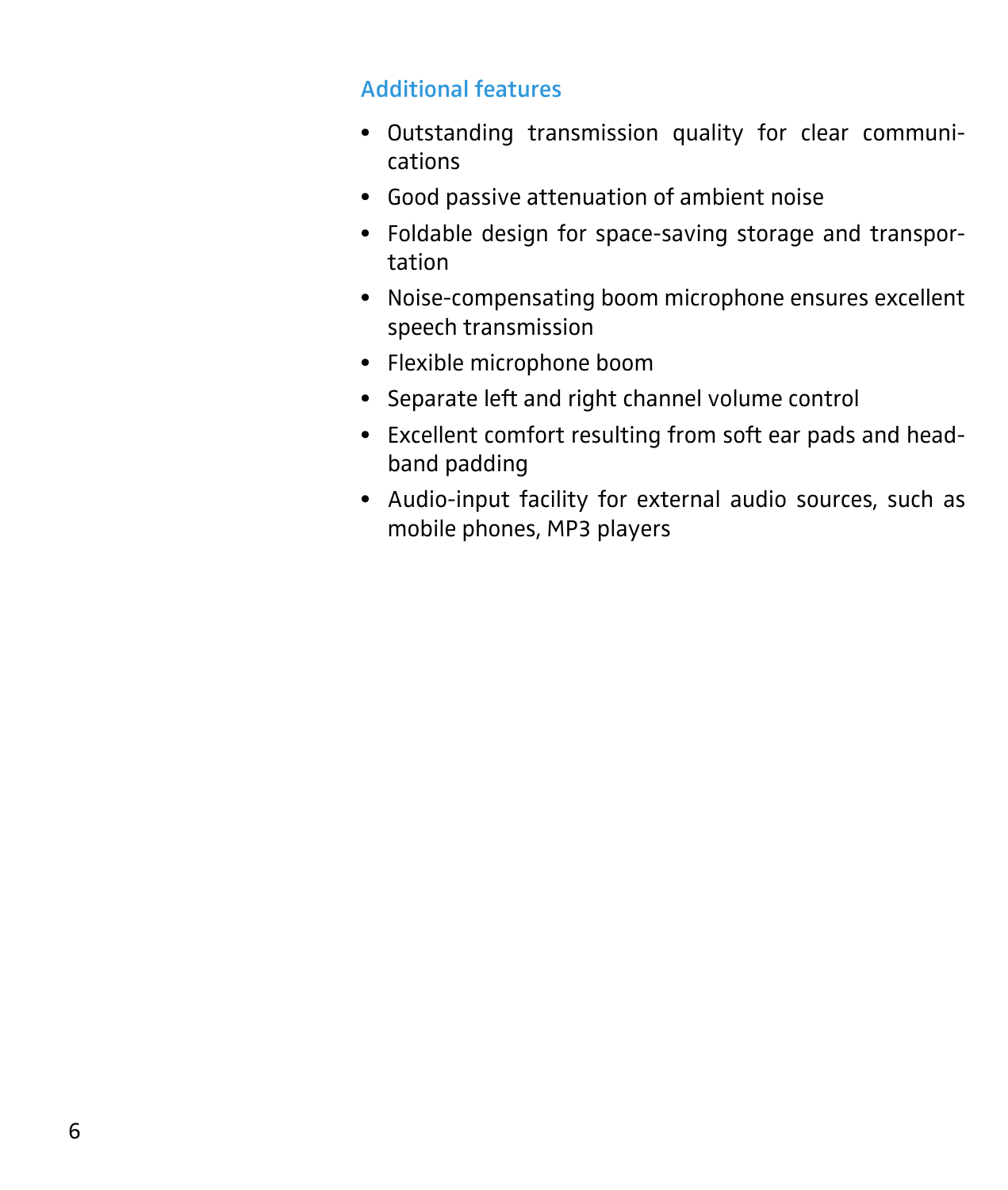### <span id="page-7-0"></span>Operating elements



### Headset

- **I** Microphone sensitivity control
- **2** Headset cable
- **8** Microphone boom
- <span id="page-7-5"></span>4 Ear pads, ergonomic
- **6** Headband
- & Battery compartment (on both sides)

### Operating control integrated in the headset

- <span id="page-7-3"></span>' TT VOLUME + button (Talk Through)
- (2) ON/OFF button (NoiseGard)
- <span id="page-7-4"></span>) TT VOLUME \_ button (Talk Through)
- 4) TALK THROUGH button (on/off)
- <span id="page-7-1"></span> $(5)$  LED (status display)



### Operating control integrated in the cable

- , Cable with microphone plug, 5.25 mm jack plug
- $(7)$  Cable with headphone plug,  $\frac{1}{4}$ " (6.35 mm) jack plug
- 8 3.5 mm jack socket for connecting an additional audio player (3-pin)
- $(9)$  2.5 mm jack socket for connecting a mobile telephone (3-pin)
- 10 Mono/stereo switch
- <span id="page-7-2"></span> $(1)$  Separate left and right channel slide volume controls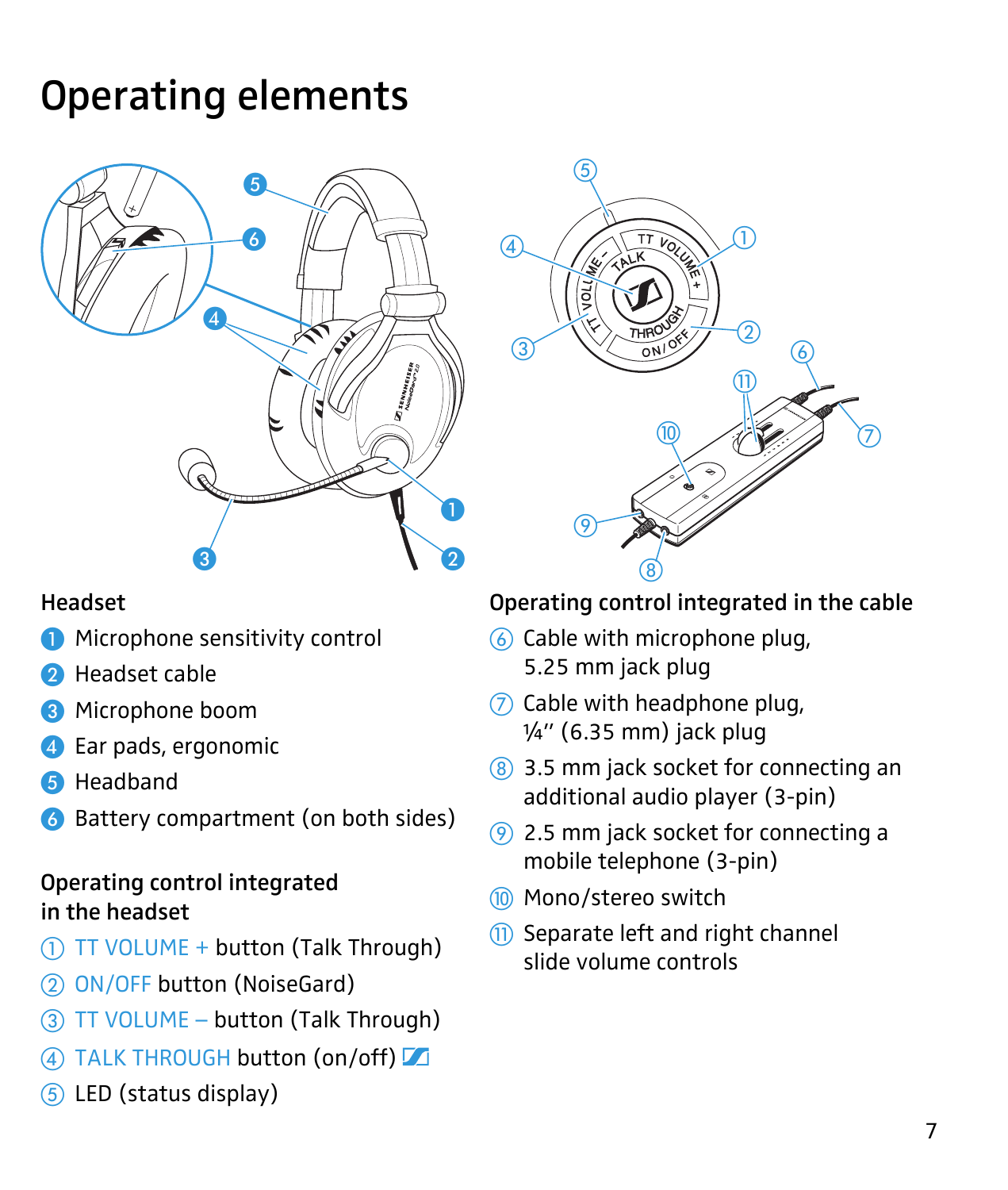### LED indications

 $\circledS$ 

Meanings of the LED  $(5)$ :

| LED.     | <b>Meaning</b>             |
|----------|----------------------------|
| red      | NoiseGard is switched on   |
| green    | TalkThrough is switched on |
| flashing | Batteries are almost flat  |

### Putting the headset into operation

### <span id="page-8-1"></span>Inserting the batteries

Insert the batteries into the battery compartments on the left and right ear cups as follows:

- $\triangleright$  Open the battery compartment by pushing the catch and open the cover.
- $\blacktriangleright$  Insert the AAA size battery as shown.
- Close the battery compartment . The battery compartment cover locks into place with an audible click.

### <span id="page-8-2"></span>Connecting the headset

The headset's operating control features two cables with one jack plug each.

 $\blacktriangleright$  Connect the headset to the corresponding sockets of your intercom.

| Connector                           | for connection to the |
|-------------------------------------|-----------------------|
| $\frac{1}{4}$ " (6.35 mm) jack plug | headphone output      |
| 5.25 mm jack plug                   | microphone input      |

<span id="page-8-0"></span>

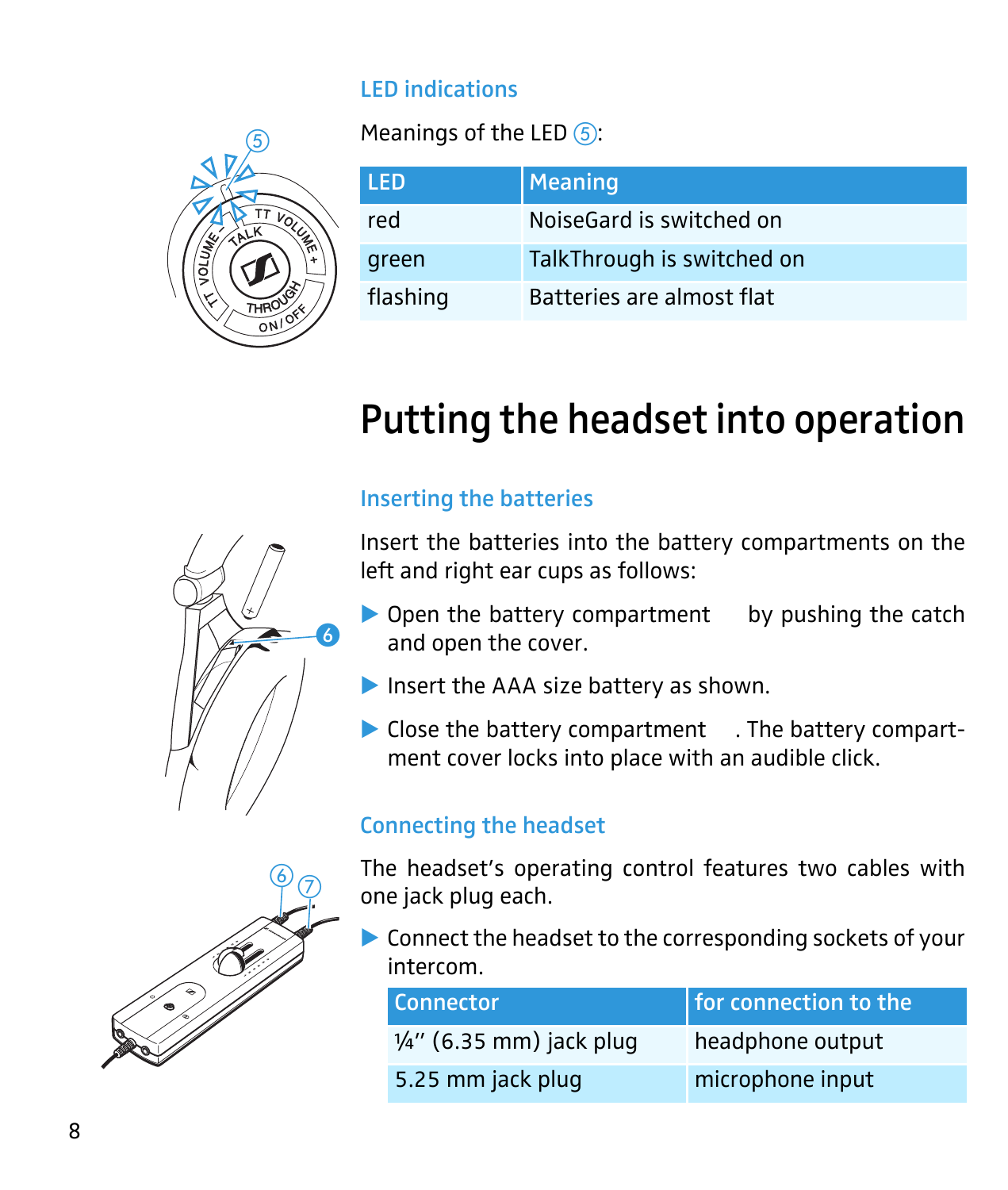### <span id="page-9-0"></span>Connecting a mobile telephone



The 2.5 mm jack socket allows you to connect a mobile telephone. For this purpose, the NoiseGard active noise compensation must be switched on and the microphone connector must be connected to the aircraft intercom. A suitable adapter for your mobile telephone with 2.5 mm jack socket is available from your specialist dealer.



DANGER! Danger of accident due to reduced attention!

> Making telephone calls or operating the mobile telephone limits your attention and may cause accidents.

> **During flight operation, do not use the** headset for telephone calls!

For the latest list of compatible mobile telephones, please refer to the "Professional Audio"  $>$ 

"Aviation Headsets" section on our website at www.sennheiser.com



! Connect the audio cable to the 2.5 mm jack socket (3-pin) on the operating control and to the corresponding jack socket on your mobile telephone (4-pin).

You can adjust the volume of the mobile telephone via the headset's operating control. However, the functions of the mobile telephone cannot be controlled via the headset's operating control.

 $\triangleright$  Switch NoiseGard on (see "Switching NoiseGard on/off" [on page 15\)](#page-15-0).

Audio from the mobile telephone and from the intercom are heard simultaneously through the headset.

 $\triangleright$  Operate your mobile telephone as usual and observe the manufacturers instructions.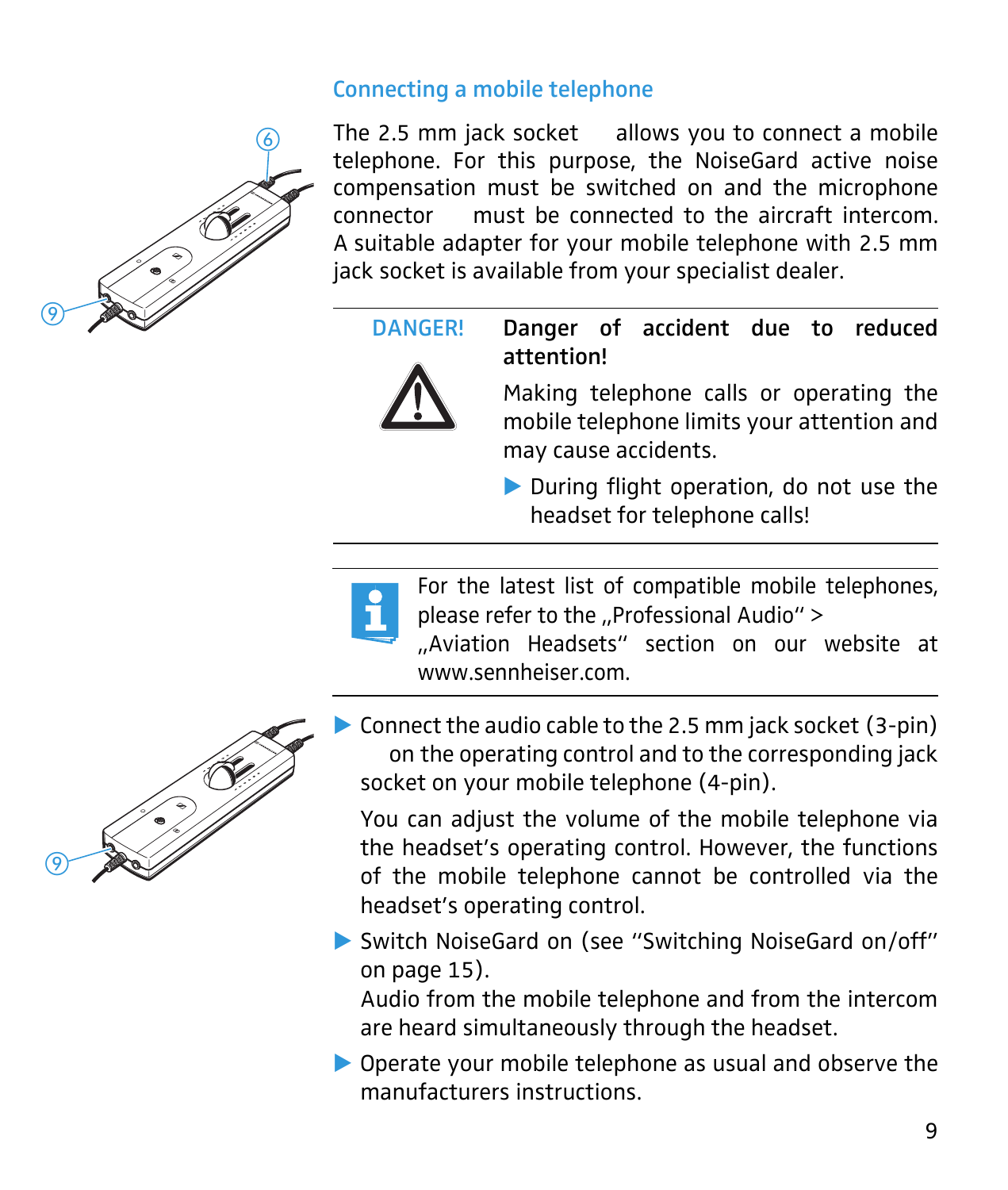### <span id="page-10-0"></span>Connecting an additional audio player



The 3.5 mm jack socket allows you to connect an additional audio player (e.g. MP3 player).



DANGER! Danger of accident due to reduced attention!

> Listening to music or operating an audio player limits your attention and may cause accidents.

> **During flight operation, do not use the** headset for listening to additional audio sources!

#### Hearing damage due to high volumes!

This headset is capable of producing high sound pressure levels. Higher volumes or longer durations can damage your hearing!

! Set the volume to a medium level. Make sure that you can hear critical environmental sounds and warning alarms!



- $\triangleright$  Connect the audio cable to the 3.5 mm jack socket on the operating control and to the corresponding jack socket on your audio player.
- $\triangleright$  Switch NoiseGard on (see "Switching NoiseGard on/off" [on page 15](#page-15-0)).

Audio from the additional audio source and from the intercom are heard simultaneously through the headset.

 $\triangleright$  Operate the connected audio player as usual and observe the manufacturers instructions.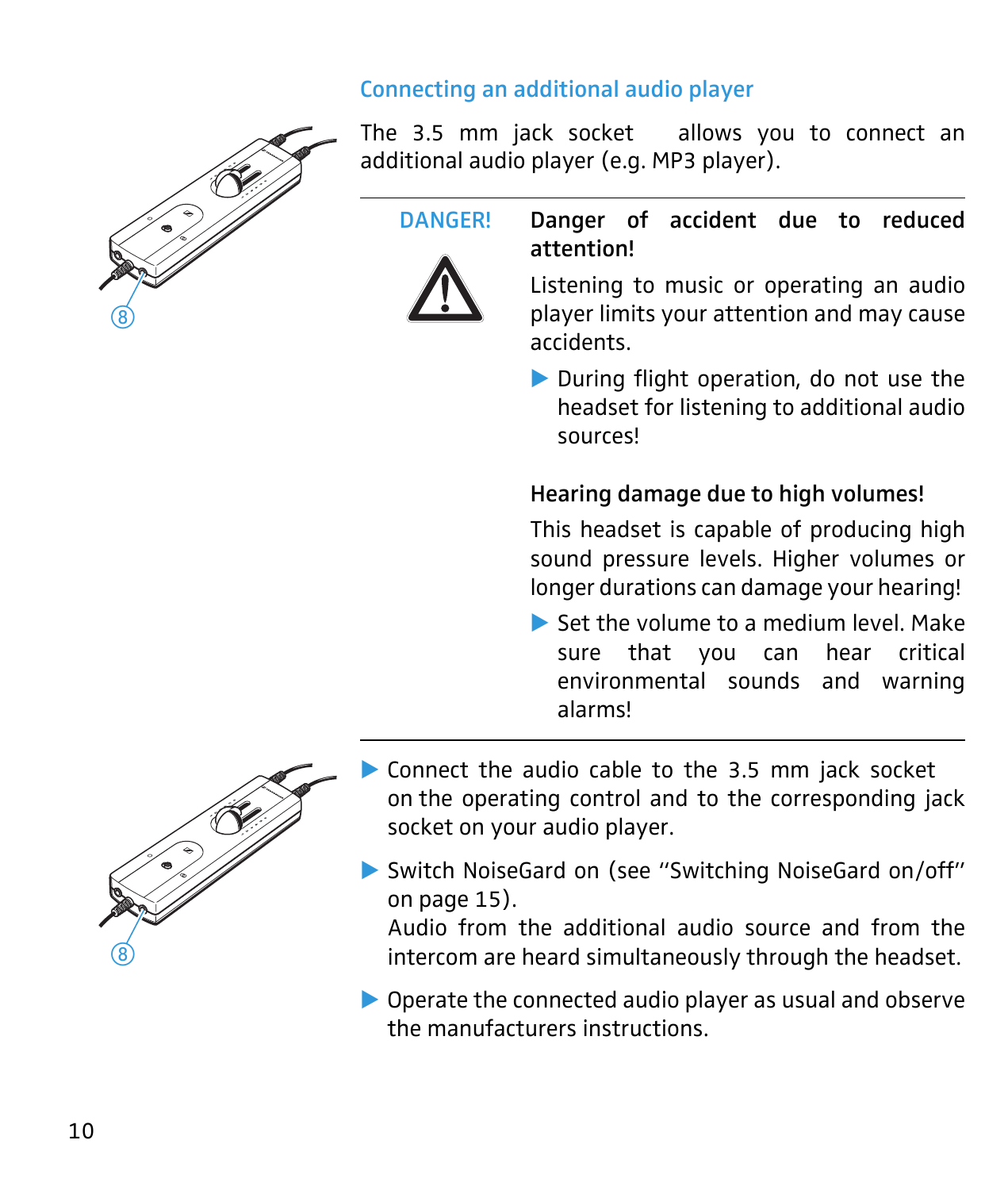

### <span id="page-11-0"></span>Adjusting the microphone sensitivity

The microphone sensitivity has been factory preset to 80 mV/Pa.

To change the input sensitivity of the microphone:

- I Use a suitable slotted screwdriver.
- $\blacktriangleright$  Turn the microphone sensitivity control as shown.

### <span id="page-11-1"></span>Switching between mono and stereo mode

The mono/stereo switch  $(0)$  allows you to switch between mono and stereo mode, depending on the intercom system.

Set the mono/stereo switch  $(0)$  to the desired position:

- $\bigcap$  mono
- $\circledcirc$  stereo

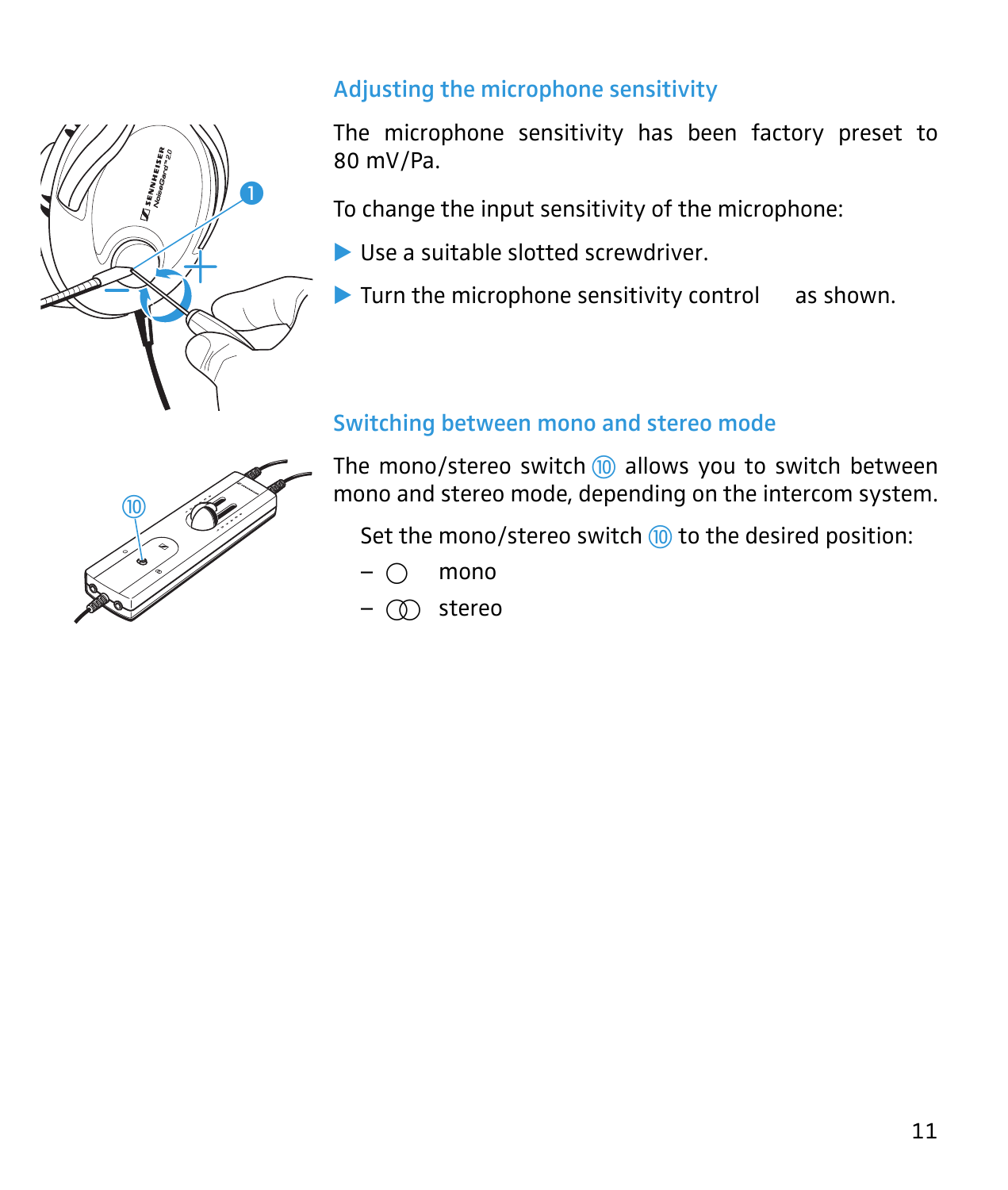## <span id="page-12-0"></span>Using the headset

### <span id="page-12-1"></span>Attaching the cable clip

The cable clip  $\Omega$  allows you to attach the headset cable  $\Omega$  to your clothing so that the cable doesn't hinder or distract you.

Guide the headset cable  $\bullet$  through the cable clip  $\bullet$  as shown.

Attach the cable clip  $\bullet$  to your clothing.

### <span id="page-12-2"></span>Adjusting the headset Wear the headset so that

- the microphone boom  $\odot$  is on the left side of the mouth (see right/left labeling on the headband joints) and
- the headband  $\bullet$  runs over the top of your head.

Adjust the length of the headband so that

- your ears are completely inside the ear pads  $\ddot{a}$ ,
- you feel even, gentle pressure around your ears,
- a snug fit of the headband  $\bigodot$  on the head is ensured.

In this way, optimum transmission quality, good noise attenuation and best possible comfort is ensured.

To ensure sufficient noise attenuation, final adjustment is best made in a noisy environment.



 $\boldsymbol{2}$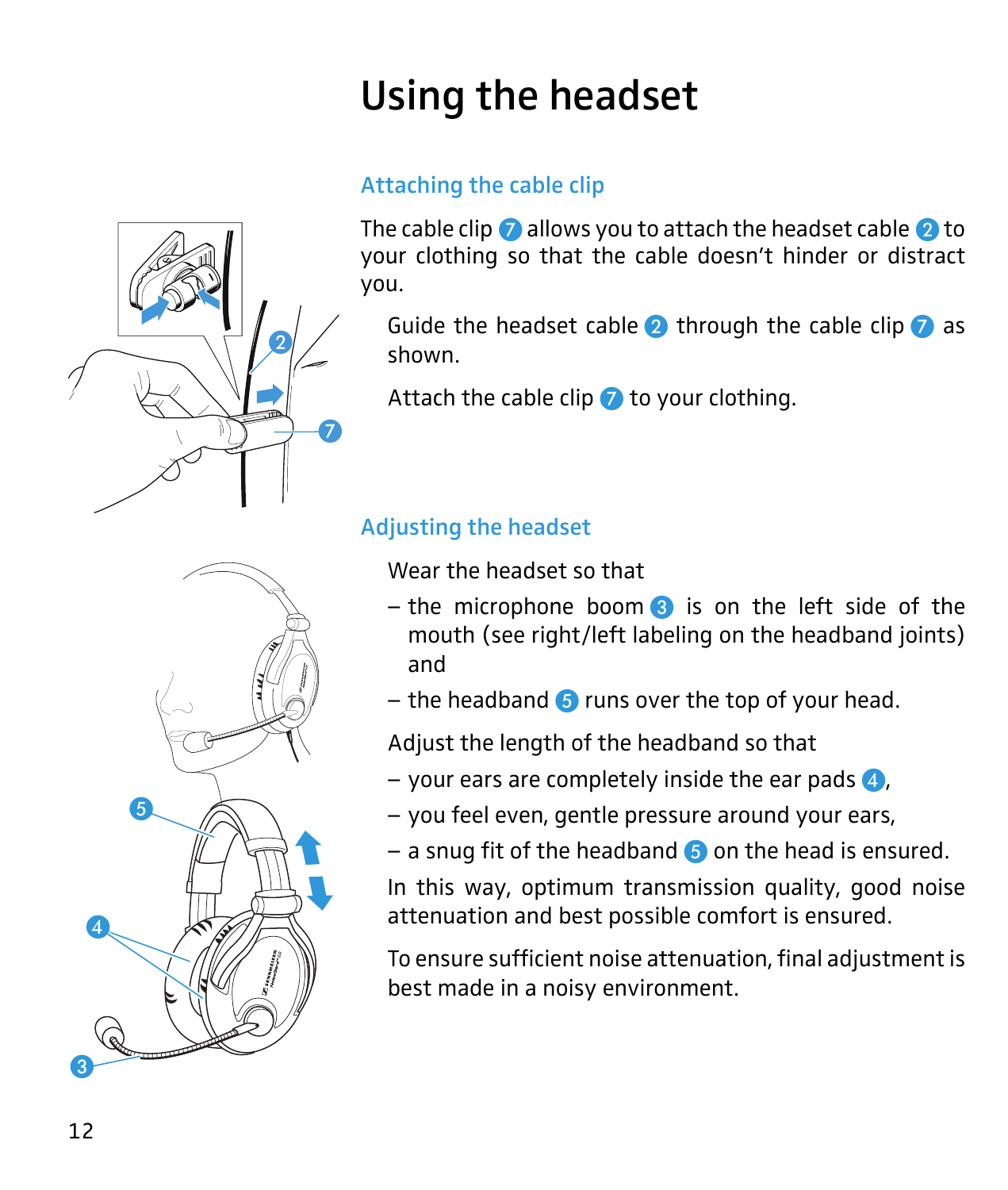#### <span id="page-13-0"></span>Adjusting the microphone boom

Bend the microphone boom  $\bullet$  so that the microphone is placed at the corner of the mouth. Maintain a distance of approx. 2 cm between microphone and mouth.

### <span id="page-13-1"></span>Adjusting the volume



CAUTION! Hearing damage due to high volume levels!

> The headset is capable of producing high sound pressure levels. Higher volumes or longer durations can damage your hearing!

Adjust the volume to a medium level. Make sure that you can hear critical environmental sounds and warning alarms.

You can adjust the volume directly on the intercom or via the operating control integrated into the headset cable.

To adjust the volume for the left or right channel:

Slide one of the two volume controls  $(n)$ 

- upwards to increase the volume or
- \_ downwards to reduce the volume.



 $\bm{6}$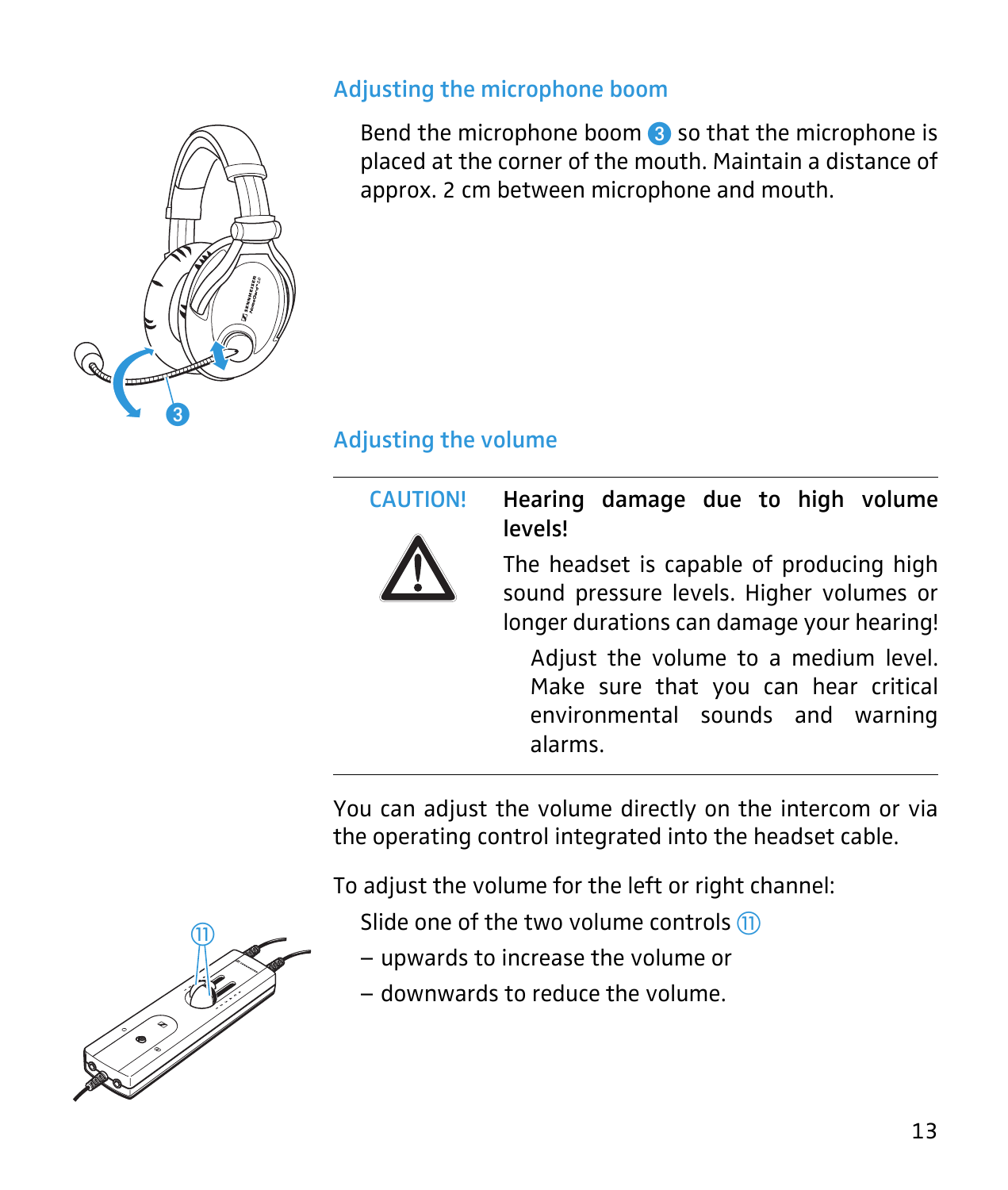

### <span id="page-14-0"></span>Switching the TalkThrough function on/off

The HMEC 250 provides excellent attenuation of ambient noise. In order to allow you to communicate undisturbed with the people around you while wearing the headset, the HMEC 250 features a TalkThrough function.

Press the TALK THROUGH button  $\boxed{4}$  (4) to switch the TalkThrough function on or off.

When the TalkThrough function is switched on, the LED  $(5)$ lights up green.

### <span id="page-14-1"></span>Adjusting the volume of the TalkThrough function

To increase the volume of the TalkThrough function:

Press the TT VOLUME + button  $(1)$ .

To reduce the volume of the TalkThrough function:

Press the TT VOLUME  $-$  button  $(3)$  $(3)$ .



If you change the volume with the TalkThrough function switched on, the new volume setting is saved and will be used as the default the next time the TalkThrough function is activated.

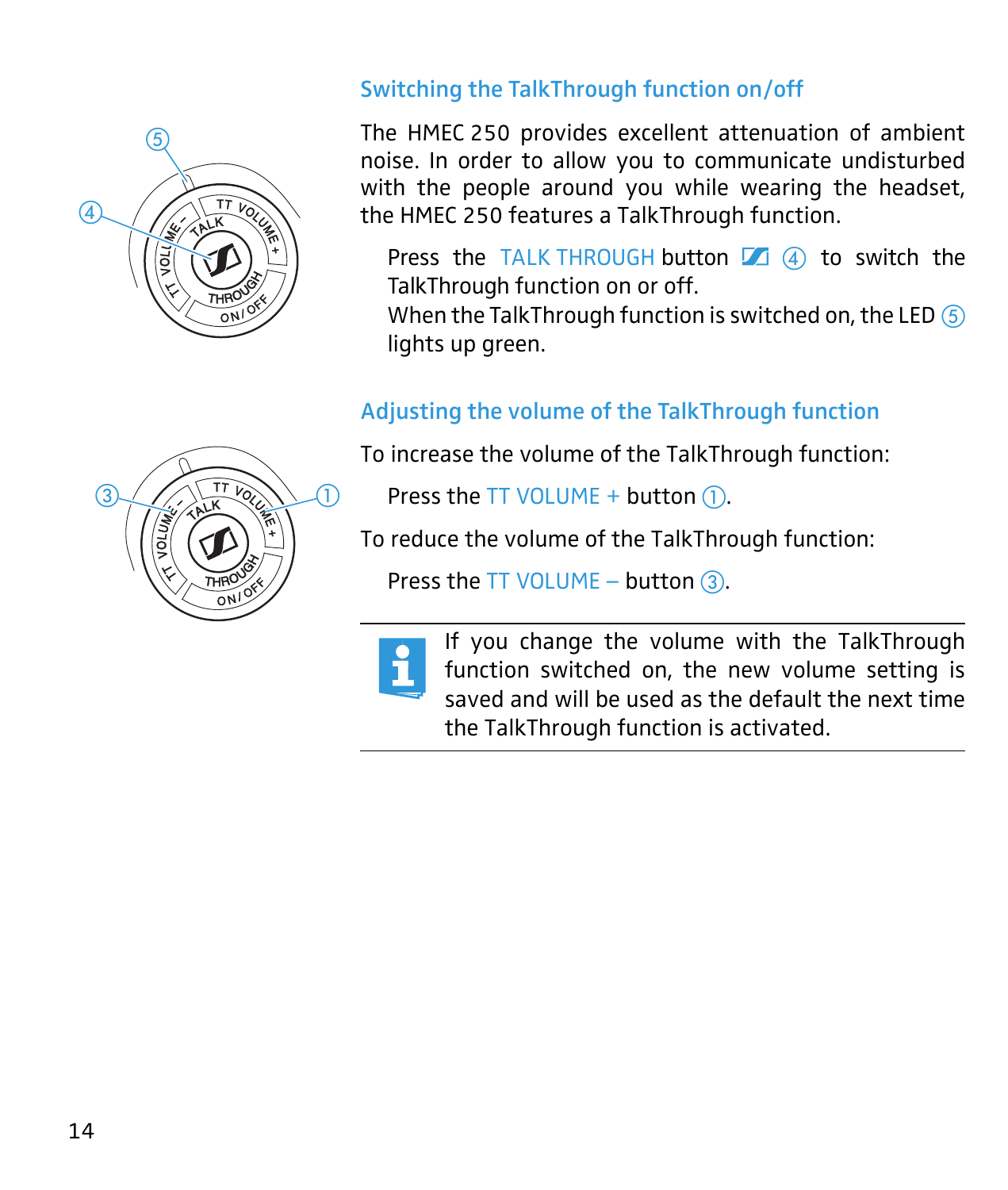### <span id="page-15-0"></span>Switching NoiseGard on/off

 $\circledS$  $\overline{\pi_{k}}$  $\circled{2}$ 

To switch the NoiseGard active noise compensation on or off:

Press the  $ON/OFF$  button  $(2)$  for approx. one second.

When NoiseGard is switched on:

- $-$  the LED  $(5)$  lights up red and
- you can listen to music and make telephone calls at the same time.

Fail safe operation When the batteries are completely discharged, NoiseGard automatically switches off. RT traffic (e.g. ATC) and intercom will still be heard through the headphones.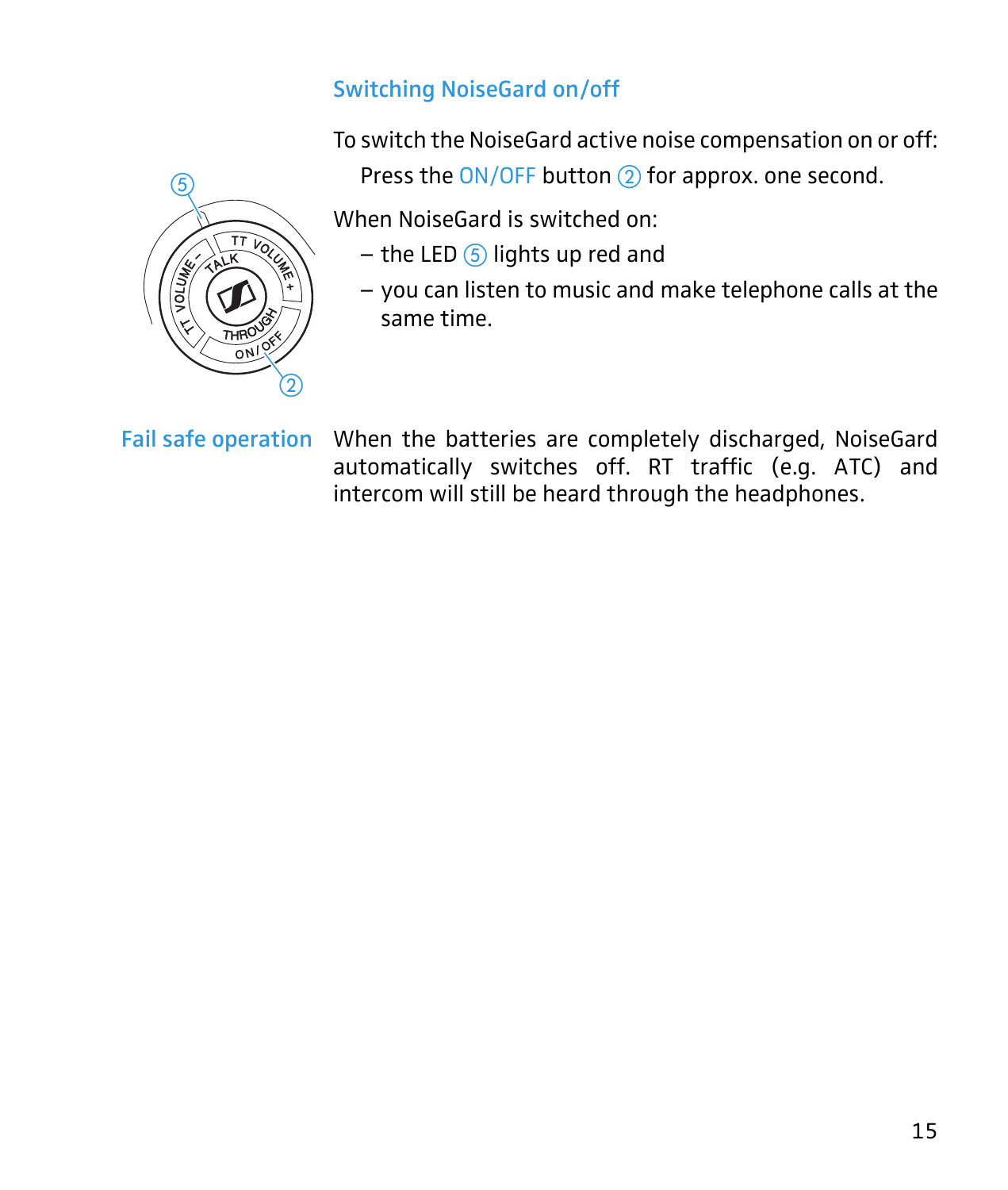### <span id="page-16-0"></span>Replacing the batteries



When the batteries are almost flat, the LED  $(5)$  flashes. When the batteries are completely discharged, NoiseGard automatically switches off (fail safe operation). Replace the batteries or the rechargeable batteries as follows:



Always replace the two batteries at the same time.

Open the battery compartment  $\bullet$  by pushing the catch and open the cover.

Remove the battery.

Insert a new AAA size battery as shown.

Close the battery compartment  $\delta$ . The battery compartment cover locks into place with an audible click.



Remove the batteries from the battery compartments & if the headset will not be used for extended periods of time.

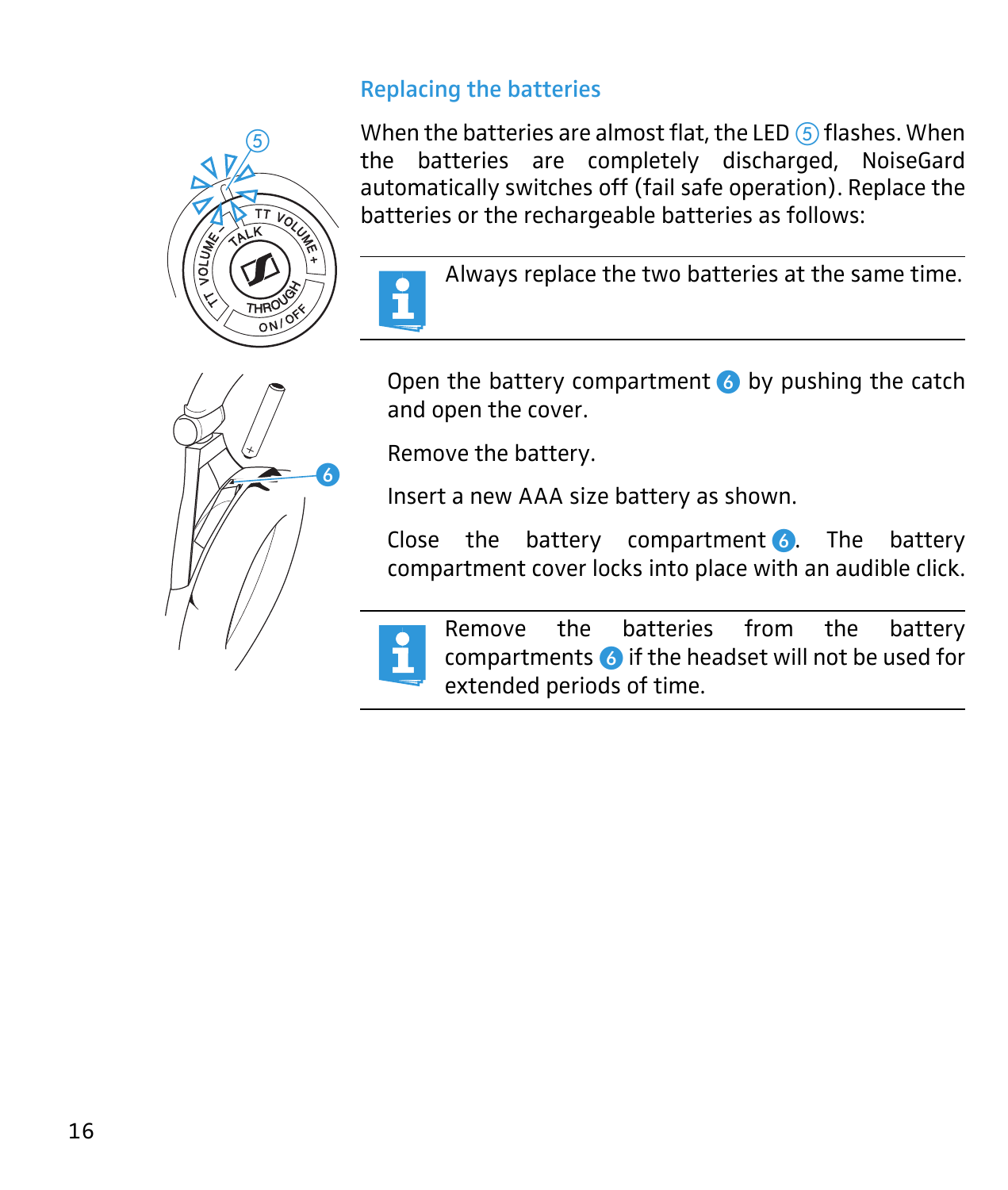<span id="page-17-0"></span>

For space-saving transportation, the headset can be folded up in different ways:

To fold up the headphones as flat as possible:

Rotate the ear cups by 90° and turn the microphone boom flat as shown.

To fold up the headphones as compact as possible:

Fold the ear cups in as shown.

For safe transportation of the headset, use the supplied soft case and fold the headset as follows:

Rotate the ear cups by 90°.

Turn the microphone boom flat as shown.

Pull out the right ear cup and then fold it in.

Place the headset flat into the soft case as shown.

The two AAA size batteries  $\bullet$  can be inserted into the two straps at the side of the soft case.

The accessories can be transported in the cover of the soft case:

- $-$  audio cable (two 3.5 mm jack plugs)  $\odot$
- $-$  audio cable (two 2.5 mm jack plugs)  $\bullet$
- wind and pop shields



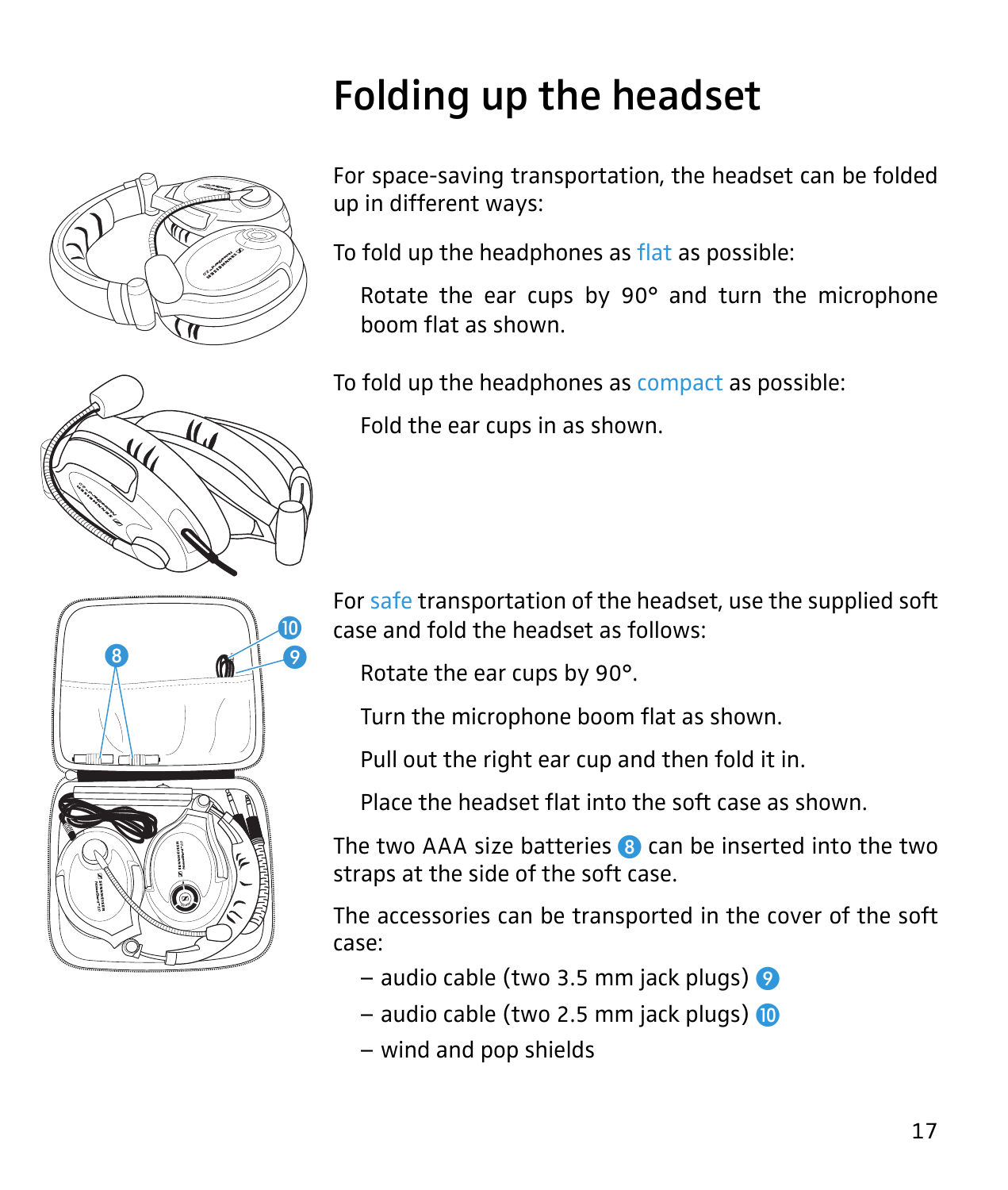### <span id="page-18-0"></span>Care and maintenance

CAUTION! Liquids can damage the electronics of the headset!

> Liquids entering the housing of the headset can cause a short-circuit and damage the electronics.

Only use a soft, slightly damp cloth to clean the headset. Do not use any solvents or cleansing agents.

Use a soft, slightly damp cloth to clean the headset from time to time.

### <span id="page-18-1"></span>Replacing the ear pads

You can replace the ear pads. Spare ear pads are available as accessories.



Accessories are available from your Sennheiser partner. A list of suitable accessories can be found on our website at

www.sennheiser.com  $>$  "Service & Support".

Grasp the edge of the ear pad  $\triangle$  and peel it up and away from the ear cup.



When removing the ear pads, it might be that a black plastic ring remains on the ear cup. Remove this ring before attaching the new ear pads.

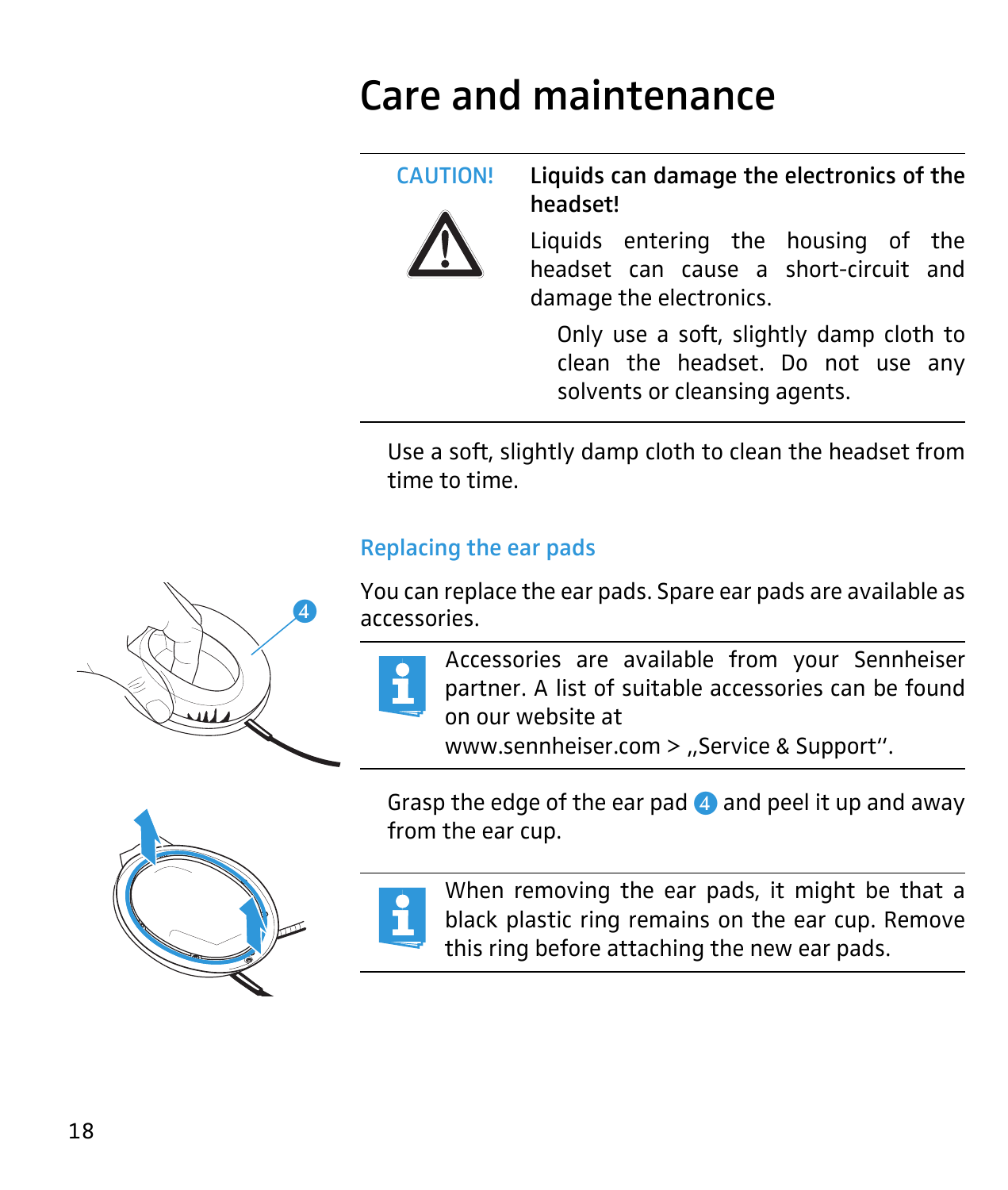

Attach the ear pad  $\bullet$  so that the side with the thicker padding points downwards as shown.

Press the new ear pad  $\overline{4}$  onto the ear cup until it clicks audibly into place. Repeat for the other ear cup.

### <span id="page-19-0"></span>Replacing the wind shield

You can replace the wind shield. The HMEC 250 is supplied with a spare wind shield.

Carefully pull the wind shield  $\mathbf{0}$  from the microphone.

Slide-on the new wind shield  $\bf{0}$  and ensure that it fits securely over the microphone.

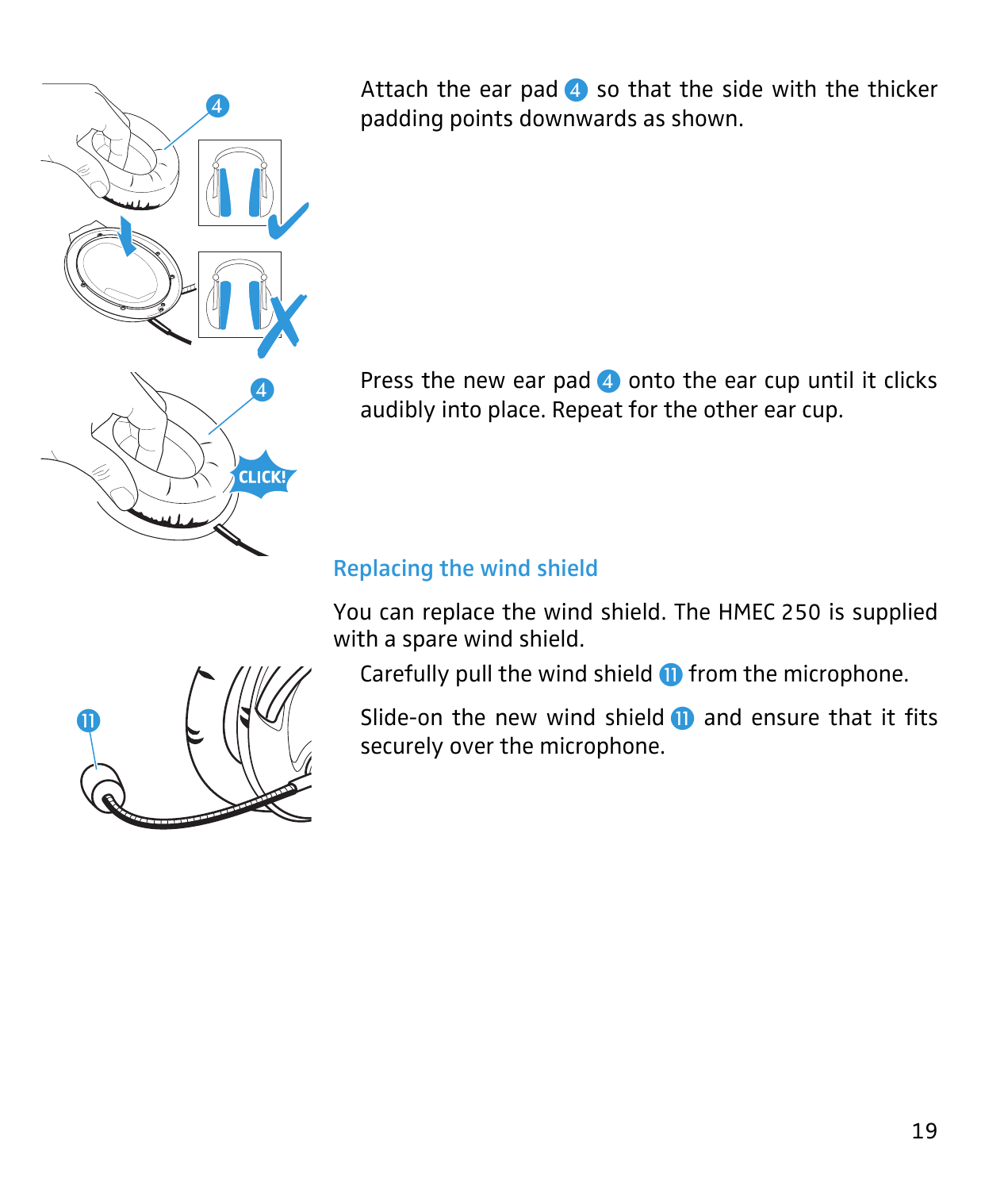### <span id="page-20-0"></span>Specifications

| <b>General data</b>                           |                                                                          |
|-----------------------------------------------|--------------------------------------------------------------------------|
| Weight without cable and<br>without batteries | approx. 285 g                                                            |
| Temperature range<br>(operation)              | $-10$ to +55 °C                                                          |
| Temperature range<br>(storage)                | $-55$ to +55 °C                                                          |
| Power supply for<br>NoiseGard                 | 2 x 1.5 V AAA size battery or<br>2 x 1.2 V AAA size rechargeable battery |
| Operating time                                | approx. 30 hours                                                         |
| Cable length                                  | 1.85 <sub>m</sub>                                                        |
| Headphone connector                           | $\frac{1}{4}$ " (6.35 mm) jack plug                                      |
| Microphone connector                          | 5.25 mm jack plug                                                        |
| <b>Additional features</b>                    | NoiseGard on/off<br>$\bullet$                                            |
|                                               | TalkThrough on/off<br>$\bullet$                                          |
|                                               | TalkThrough volume $+/-$                                                 |
|                                               | mono/stereo switch<br>٠                                                  |
|                                               | line input<br>٠                                                          |
|                                               | mobile telephone input                                                   |
|                                               | peak level protection                                                    |

**Headphones** 

Transducer principle dynamic, closed Ear coupling example are circumaural

• fail safe operation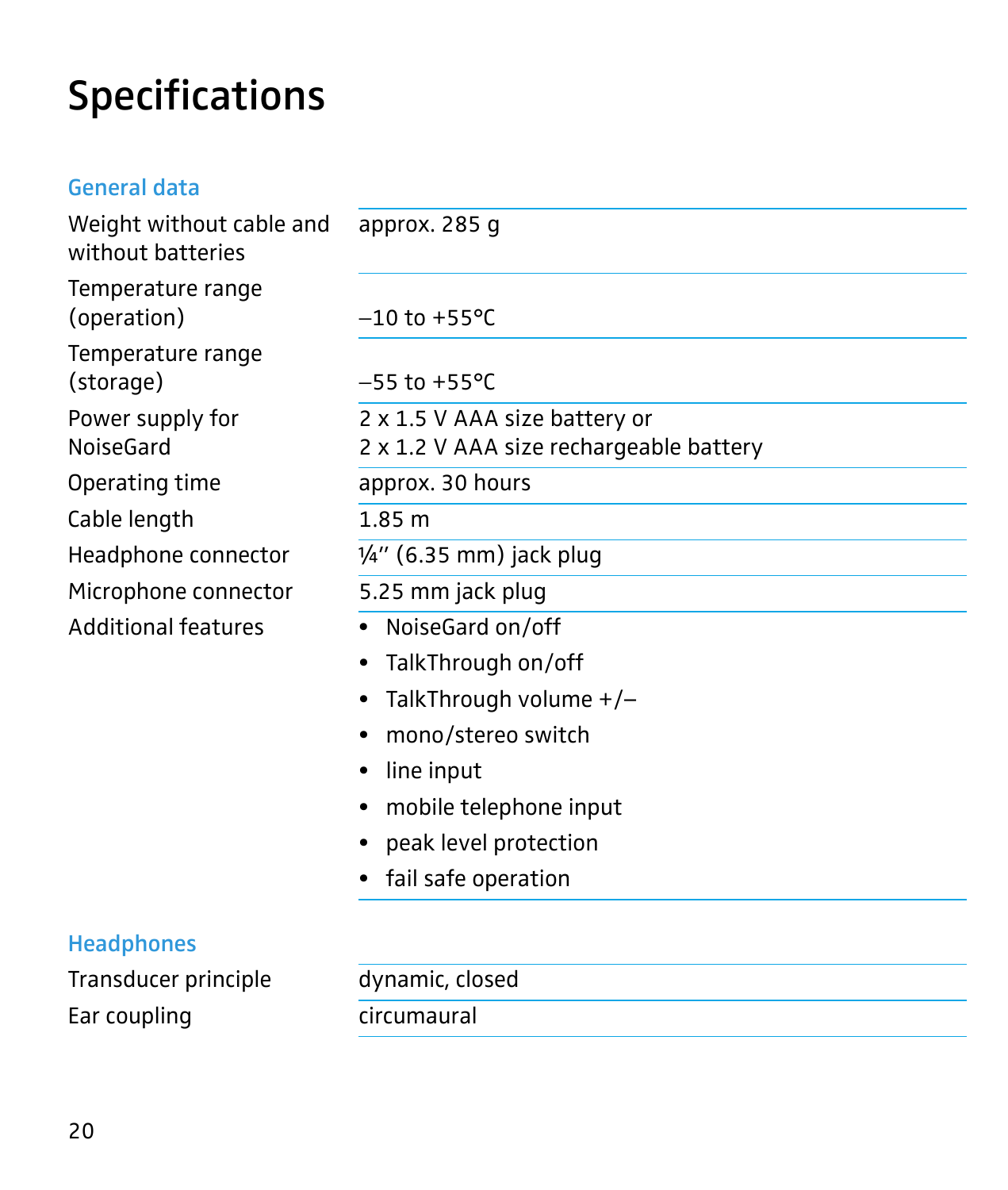| Frequency response<br>(headphones)                              | 8-28,000 Hz                                                                                 |
|-----------------------------------------------------------------|---------------------------------------------------------------------------------------------|
| Frequency response<br>(TalkThrough)                             | 300-5,000 Hz                                                                                |
| Nominal impedance passive 150 $\Omega$ mono/300 $\Omega$ stereo |                                                                                             |
| Nominal impedance active                                        | 600 $\Omega$ mono/1.200 $\Omega$ stereo                                                     |
| Sound pressure level                                            | passive 98 dB at 1 kHz, 1 V<br>active 100 dB at 1 kHz, 1 V                                  |
| THD at 94 dB SPL                                                | $< 1\%$                                                                                     |
| Noise attenuation                                               | 13-34 dB passive attenuation, plus 16-25 dB active noise<br>compensation at low frequencies |
| Contact pressure                                                | approx. 8 N                                                                                 |

### Microphone incl. preamplifier

| <b>Type</b>           | <b>BKE 46</b>                                                                               |
|-----------------------|---------------------------------------------------------------------------------------------|
| Transducer principle  | pre-polarized condenser microphone, noise-compensating                                      |
| Frequency response    | 350-6,000 Hz                                                                                |
| Output voltage        | 80 mV/Pa (factory preset) =<br>800 mV at 114 dB SPL -2 dB<br>(adjustable from 17-100 mV/Pa) |
| Terminating impedance | $150 - 2,200 \Omega$                                                                        |
| Supply voltage        | $8 - 16$ V $=$                                                                              |

### Connector assignment

 $\frac{1}{4}$  (6.35 mm) jack plug 5.25 mm jack plug



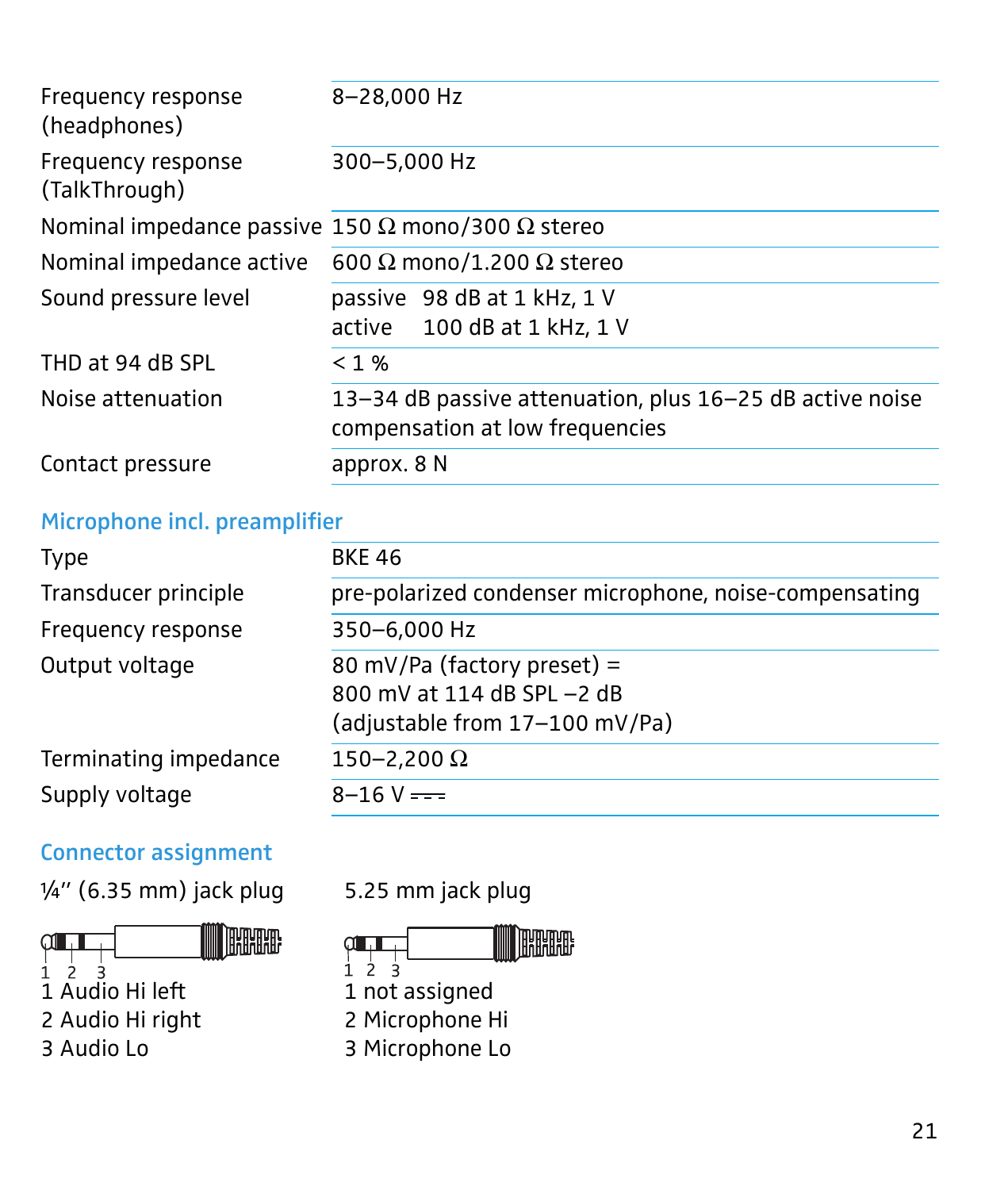### <span id="page-22-0"></span>Manufacturer declarations

### **Warranty**

Sennheiser electronic GmbH & Co. KG gives a warranty of 36 months on this product.

For the current warranty conditions, please visit our website at www.sennheiser.com or contact your Sennheiser partner.

### CE Declaration of Conformity

This equipment is in compliance with the essential  $\epsilon$ requirements and other relevant provisions of Directive 2004/108/EC.

The declaration is available at www.sennheiser.com.

Before putting the device into operation, please observe the respective country-specific regulations!

### **Batteries**



The supplied batteries can be recycled. Please dispose of them as special waste or return them to your specialist dealer. In order to protect the environment, only dispose of exhausted batteries.

#### WEEE Declaration



Please dispose of this product by taking it to your local collection point or recycling centre for such equipment.

Sennheiser and NoiseGard™ are registered trademarks of Sennheiser electronic GmbH & Co. KG.